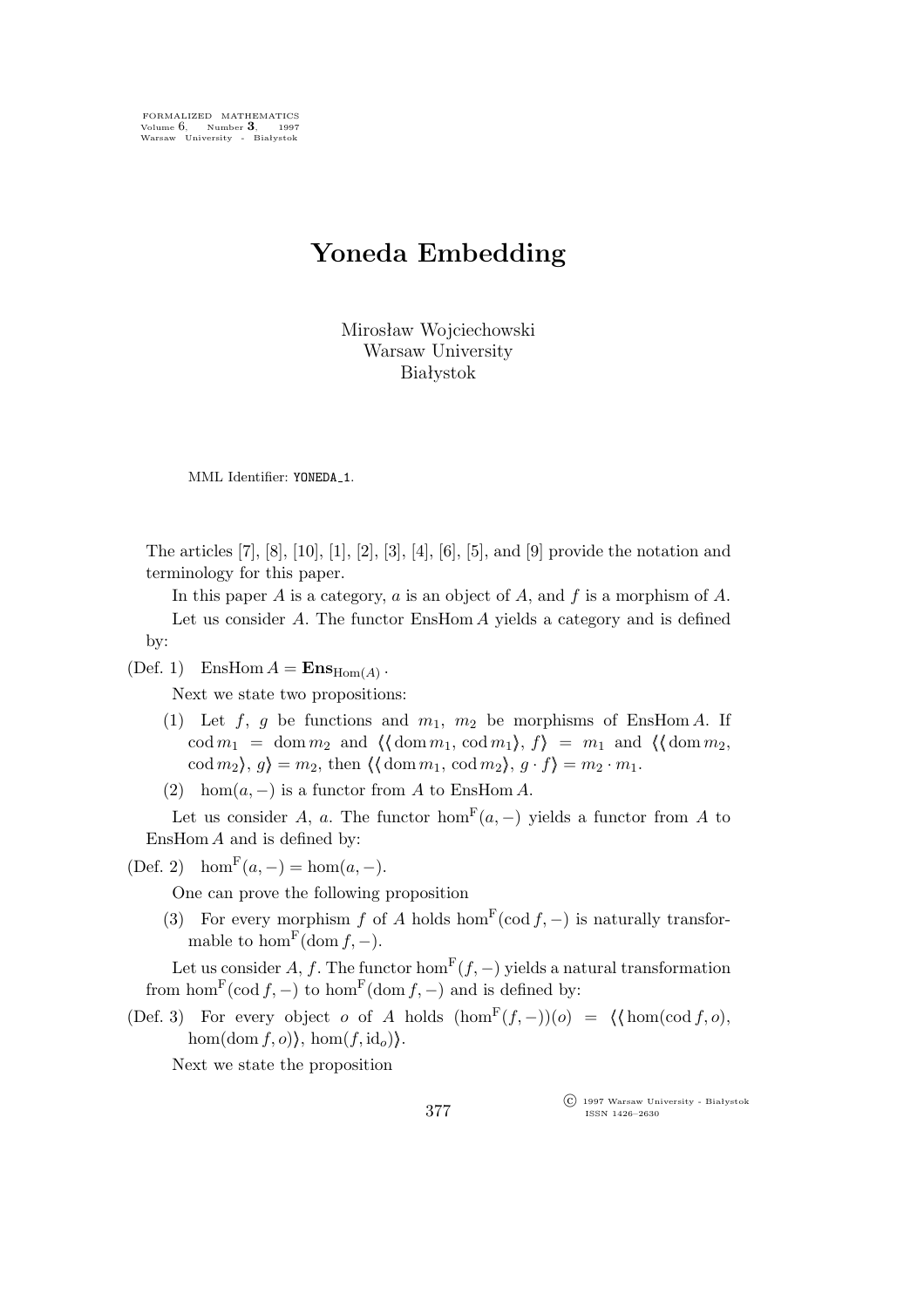(4) For every element f of the morphisms of A holds  $\langle \text{hom}^{\mathbb{F}}(\text{cod } f, -), \rangle$ hom<sup>F</sup>(dom f, -), hom<sup>F</sup>(f, -)) is an element of the morphisms of  $(EnsHom A)^A$ .

Let us consider  $A$ . The functor Yoneda  $A$  yielding a contravariant functor from A into  $(EnsHom A)^A$  is defined by:

(Def. 4) For every morphism f of A holds (Yoneda A)(f) =  $\langle \text{hom}^{\mathbb{F}}(\text{cod } f, -), \rangle$  $\hom^{\mathbf{F}}(\mathrm{dom}\, f,-)$ ,  $\hom^{\mathbf{F}}(f,-)$ .

Let  $A, B$  be categories, let  $F$  be a contravariant functor from  $A$  into  $B$ , and let c be an object of A. The functor  $F(c)$  yields an object of B and is defined as follows:

(Def. 5)  $F(c) = (\text{Obj } F)(c)$ .

Next we state the proposition

(5) For every functor F from A to  $(EnsHom A)^A$  such that  $Obj F$  is one-toone and  $F$  is faithful holds  $F$  is one-to-one.

Let  $C, D$  be categories and let  $T$  be a contravariant functor from  $C$  into  $D$ . We say that  $T$  is faithful if and only if:

(Def. 6) For all objects c, c' of C such that  $hom(c, c') \neq \emptyset$  and for all morphisms  $f_1$ ,  $f_2$  from c to c' such that  $T(f_1) = T(f_2)$  holds  $f_1 = f_2$ .

The following three propositions are true:

- (6) Let F be a contravariant functor from A into  $(\text{EnsHom }A)^A$ . If  $\text{Obj }F$  is one-to-one and  $F$  is faithful, then  $F$  is one-to-one.
- (7) Yoneda A is faithful.
- (8) Yoneda A is one-to-one.

Let C, D be categories and let T be a contravariant functor from C into D. We say that  $T$  is full if and only if the condition (Def. 7) is satisfied.

(Def. 7) Let c, c' be objects of C. Suppose hom $(T(c'), T(c)) \neq \emptyset$ . Let g be a morphism from  $T(c')$  to  $T(c)$ . Then hom $(c, c') \neq \emptyset$  and there exists a morphism f from c to c' such that  $g = T(f)$ .

The following proposition is true

(9) Yoneda A is full.

## **REFERENCES**

- [1] Czesław Byliński. Functions and their basic properties. *Formalized Mathematics*, 1(**1**):55– 65, 1990.
- [2] Czesław Byliński. Functions from a set to a set. *Formalized Mathematics*, 1(**1**):153–164, 1990.
- [3] Czesław Byliński. Introduction to categories and functors. *Formalized Mathematics*, 1(**2**):409–420, 1990.
- [4] Czesław Byliński. Subcategories and products of categories. *Formalized Mathematics*, 1(**4**):725–732, 1990.
- [5] Czesław Byliński. Category Ens. *Formalized Mathematics*, 2(**4**):527–533, 1991.